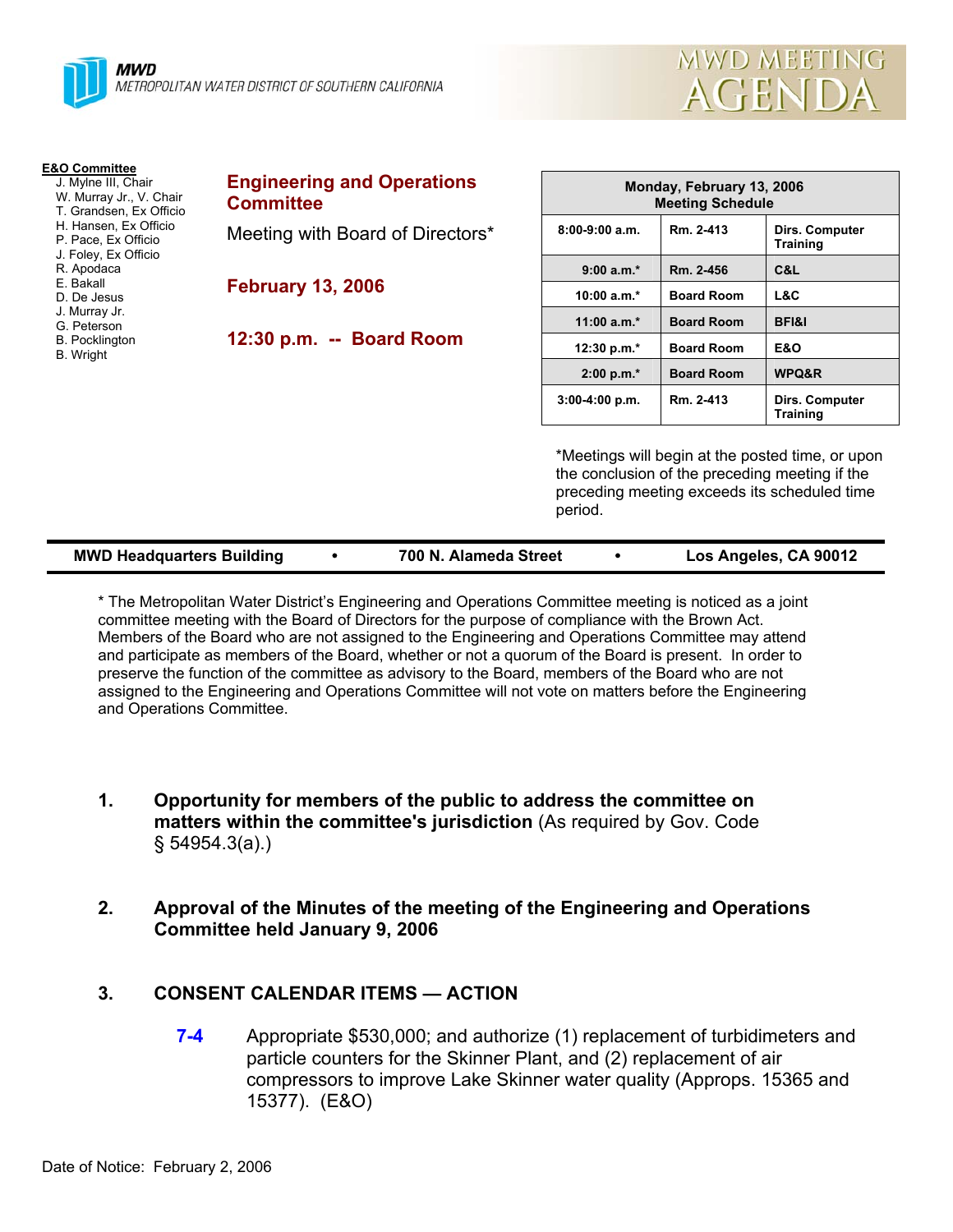#### **4. OTHER BOARD ITEMS — ACTION**

- **8-3** Appropriate \$2.4 million; and authorize final design, materials procurement and fabrication for six Colorado River Aqueduct reliability projects (Approps. 15373 and 15374). (E&O)
- **8-4** Authorize entering into an agreement with MWH Americas for engineering services on Colorado River Aqueduct rehabilitation projects and the Second Lower Cross Feeder project in an amount not to exceed \$6 million. (E&O)

# **5. COMMITTEE ITEMS**

- a. Review of chemical usage at water treatment plants
- b. Oral report on apprenticeship program

# **6. BOARD INFORMATION ITEMS**

**9-1** Status report for the Inland Feeder Program for activities through December 2005. (E&O) **[Any discussion of litigation to be heard in closed session. Conference with legal counsel—existing litigation (***Shank/Balfour Beatty, a Joint Venture vs. Metropolitan Water District of Southern California***, LASC Case No. BC 283438); to be heard in closed session pursuant to Gov. Code Section 54956.9(a). Conference with legal counsel—potential litigation relating to contractor claims on Contract No. 1542 for the Arrowhead Tunnels; to be heard in closed session pursuant to Gov. Code Section 54956.9(b) (one potential case)]**

# **7. MANAGEMENT REPORTS**

- a. Water System Operations Manager's report on system operations
- b. Corporate Resources Manager's report on engineering activities

# **8. FOLLOW-UP ITEMS**

None

# **9. FUTURE AGENDA ITEMS**